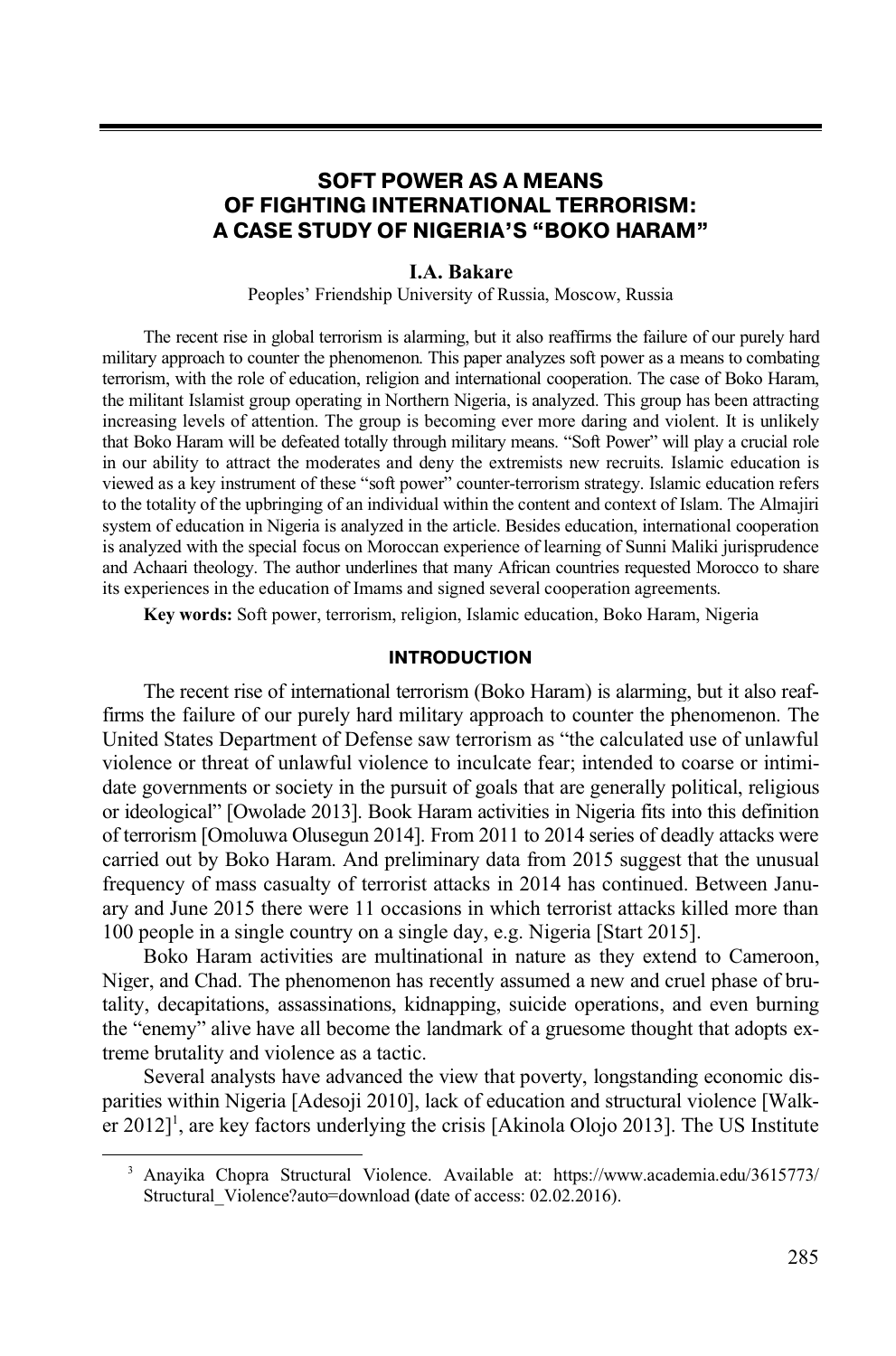of Peace in her 2014 report stated that the above factor proved one of the critical reasons behind young people joining Boko Haram. A lack of education not only hinders a country's youth in pursuing a successful career path, but it also makes young people more inclined to radicalisation [Kruglova 2015]. Usable economic knowledge will economically engage youths, and thus provide alternative endeavours to terrorism [Omoluwa Olusegun 2014].

There is no military solution to terrorism<sup>1</sup>. As David Miliband, a former British Foreign Minister said, "the war on terror was wrong", and it brought "more harm than good". It has also undermined the search for alternative, more successful approaches to countering violent extremism by giving the impression that only a military solution exists to counter violent extremism<sup>2</sup>. Hence, Soft Power as a means to fight International Terrorism through education and other means is also addressed in this paper.

# **BRIEF HISTORY OF BOKO HARAM IN NIGERIA**

The sect that became known as Boko Haram was founded by Mohammed Yusuf, whose thinking was heavily influenced by Wahhabi theology<sup>3</sup> in 2002 in Maiduguri, the capital of the north-eastern state of Borno. He established a religious complex and school that attracted poor Muslim families from across Nigeria and neighboring countries. Yusuf attracted followers from unemployed youths by denouncing the police and state corruption [Sergie, Johnson  $2011$ ]<sup>4</sup>. It has been speculated that the reason Boko Haram was founded by Yusuf appears to be that he saw an opportunity to exploit public outrage at government corruption by linking it to Western influence in governance [*Owolade 2014*] and warnings fell on deaf ear [Cook 2011]<sup>5</sup>. Stephen Davis, a former Anglican clergyman blames local Nigerian politicians who support local bandits like Boko Haram in order for them to make life difficult for their political opponents<sup>6</sup>.

l

<sup>1</sup> Moroccan soft power in the fight against radicalization. JTW Interview with Hassan Amillat by Büşra Nur Özgüler & Mehmet Hecan, 2015. Available at: http://www.turkishweekly.net/2015/ 09/14/news/moroccan-soft-power-in-the-fight-against-radicalization (date of access: 10.03.2016). 2

<sup>&</sup>lt;sup>2</sup> Hamed El-Said In defence of soft power: why a "war" on terror will never win. Available at: http://www.newstatesman.com/politics/2015/02/defence-soft-power-why-war-terror-will-neverwin (date of access: 02.02.2016).<br><sup>3</sup> Ford I How a fanatical militant or

Ford J. How a fanatical militant group grew to terrorize Africa's most-populated country, 2014. Available at: http://nationalinterest.org/feature/the-origins-boko-haram-10609?page=show (date

of access: 02.02.2016). 4 Chothia F. Who are Nigeria's Boko Haram Islamists? BBC News. Retrieved January 2016. Available at: http://www.bbc.com/news/world-africa-13809501 (date of access: 10.05.2016); Whose faith, whose girls? *The Economist.* Available at: http://www.economist.com/blogs/ erasmus/2014/05/islam-west-and-nigeria (date of access: 10.05.2016).

Nigeria accused of ignoring sect warnings before wave of killings. *The Guardian, August 2, 2009*. Available at: https://www.theguardian.com/world/2009/aug/02/nigeria-boko-haram-islamistsect (date of access:  $13.05.2016$ ).

 $6$  Lamb Ch. A fight for the soul of the world. Sunday Times. Available at: http://www.thesundaytimes.co.uk/sto/public/magazine/article1680538.ece (date of access: 13.05.2016).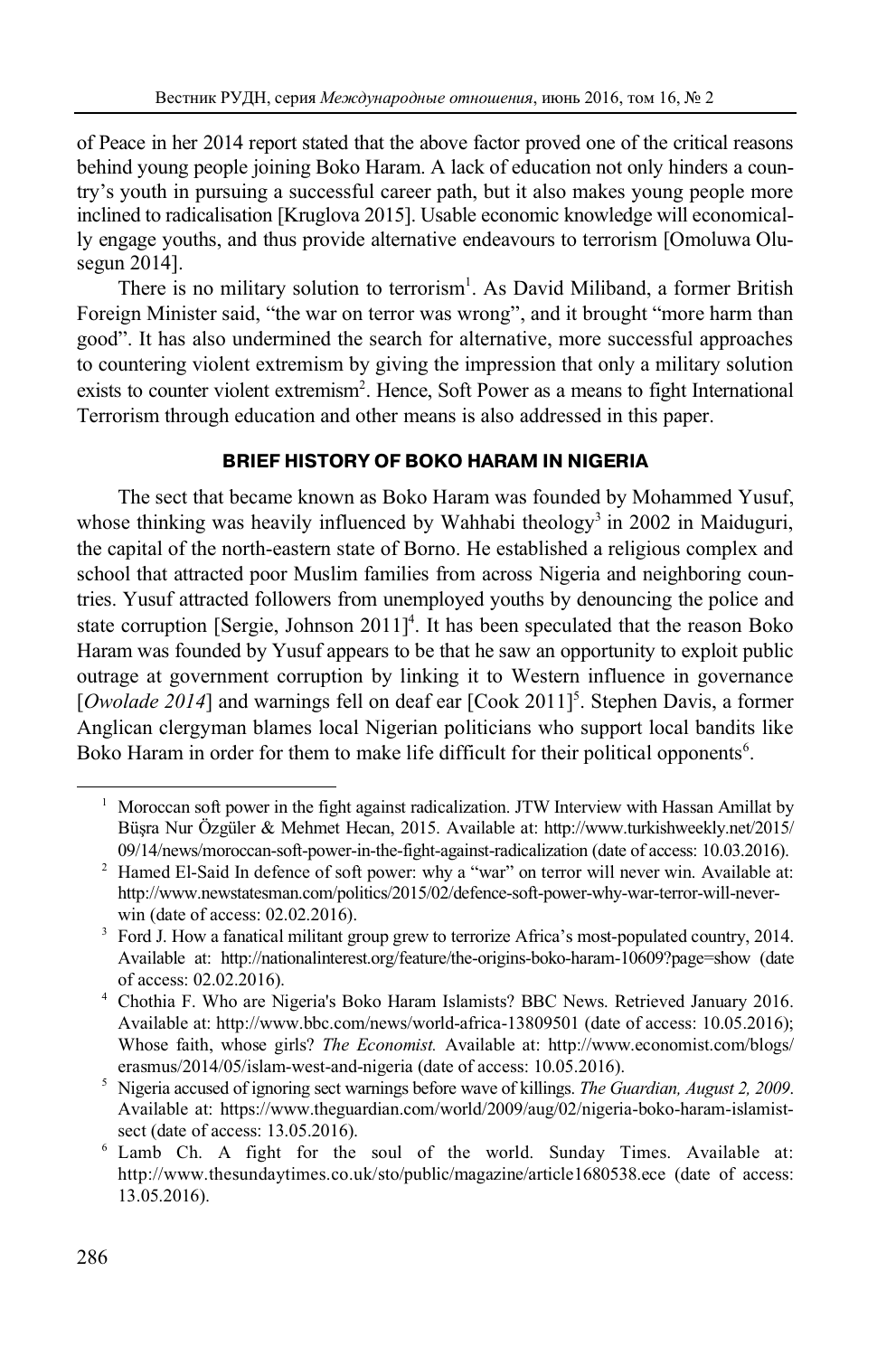Boko Haram emergence is a direct result of rising fundamentalism in the country. The threat it poses to the region today has existed for long. Unfortunately, it has taken the allege connection with al-Qaeda<sup>1</sup> and the kidnapping of nearly 300 schoolgirls to get outsiders to take notice<sup>2</sup>.

### **SOFT POWER AS A MEANS OF FIGHTING INTERNATIONAL TERRORISM**

Soft power lies in the ability to attract and persuade rather than coerce. Soft power is about influence, example, credibility, and reputation. Hard power, the ability to coerce, grows out of a country's military and economic might<sup>3</sup>. Soft power arises from the attractiveness of a country's culture, political ideals, and polices [Nye 2004].

On terrorism Harvard Kennedy School Professor Joseph Nye in an interview on "Bloomberg Surveillance, defined Soft Power as the ability to attract and persuade revolutionary group and to prevent them from recruiting. One might ask what factors would make the Nigerian government want to pursue a policy of soft power, and what elements will constitute its soft power strategy. The answers are based on an analysis of the Nigerian environment. Such an examination requires a thorough look at what effects other factors such as Islamic education, religion and the role of international cooperation has to play in the fight against terrorism [Abdulhadi Alshehri 2010]. Power in counterterrorism is either hard power or the soft power. But prioritizing them depends on the terrorism situation and a government's available capability [Abdulhadi Alshehri 2010: 16].

The strategy of the soft power approach should be composed of ends, ways and means. It may exist in many ways and means; such as rehabilitation programs [Kruglova 2015], financial aid, educational reform, and public information Campaigns. This strategy to be used can be in dimensions: short term and long term. The short term example is strategic communication, including discourse and the media, while the example of the long term is educational reform and the international cooperation [Abdulhadi Alshehri 2010].

The area of education should be with full participation of the Nigerian government, religious institutions, the private sector, and civil society groups in promoting peace education including reorientation programs, which should be integrated in the educational curriculum of schools, and the international collaboration for educational purpose of the imams. And the government partnering with Nigeria's film industry to produce movies and support radio and television programs in the three major languages (Hausa/Fulani, Igbo, and Yoruba) designed to specifically counter narratives and messages promoting youth radicalization [Freedom C. Onuoha 2014].

<sup>&</sup>lt;sup>1</sup> Nigeria: Borno State Residents Not Yet Recovered From Boko Haram Violence. Wikileaks. Available at: https://www.wikileaks.org/plusd/cables/09ABUJA2014\_a.html (date of access: 13.05.2016) 2

Ford J. How a fanatical militant group grew to terrorize Africa's most-populated country*,* 2014. Available at: http://nationalinterest.org/feature/the-origins-boko-haram-10609?page=show. (date of access: 02.02.2016) 3

 $3$  U.S. Terror Strategy: Hard and Soft Power. CBS NEWS, May  $11<sup>th</sup>$ , 2014. Available at: http://www.cbsnews.com/news/us-terror-strategy-hard-and-soft-power (date of access: 02.02.2016).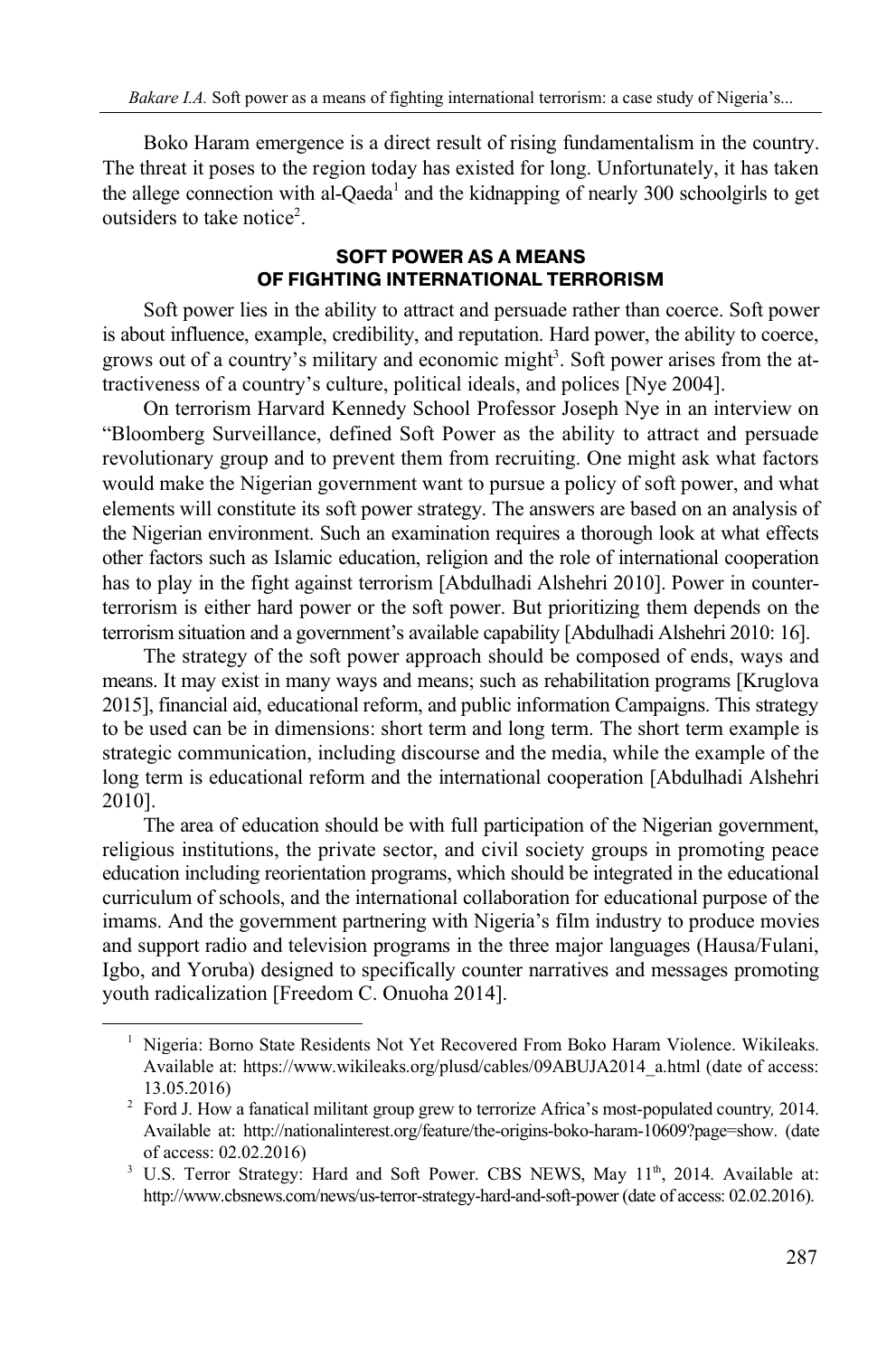# **THE ROLE OF RELIGION**

Religion as a factor plays a defining role in the fault and features line of the Nigerian state, these has played a major role in underlining sectarian consciousness, tensions and radicalization [Alao 2010: 12]. More significantly, nearly every decade of Nigeria's contemporary history is replete with violence and conflicts that have religious undertones.

Religion in some cases thus appears to be the language of politics exploited by both state and non-state actors towards [Akinola Olojo 2013] a political or religious end that are essentially parochial.

However, in the assertion of Jeffrey Seul [Seul 1999] about the role of religion he posits that "religion is not the cause of 'religious conflict". The aforementioned occurs and has a major impact in the Nigerian Boko Haram case: while religion is essentially a force for good, Boko Haram employs it as a machination to express high levels of negativity. It has thus been stage-managed by the group as an instrument for stereotyping and demonizing opponents, such that exhortations to violence in northern Nigeria have acquired great potency once framed in religious terms [Akinola Olojo 2013].

# **ISLAMIC EDUCATION IN NIGERIA**

Education is viewed as a process by which individuals are assisted formally through proper direction and guidance to develop their capacities for their own benefit and that of the society. The quality of Education of a nation determines the quality of the people and the quality of the people determines the development level of the nation [Olugbeko, Odunayo, Asagha, Nkoro 2014].

The importance of education is repeatedly emphasized in the Koran with frequent injunctions, such as "God will exalt those of you who believe and those who have knowledge to high degrees" (58:11), "O my Lord! Increase me in knowledge" (20:114), and "As God has taught him, so let him write" (2:282). Such verses provide a forceful stimulus for the Islamic community to strive for education and learning [Cook].

Therefore, long term strategy of "Soft Power" involving socio-economic<sup>1</sup> [Adebowale 2015] and education reforms is essential if the government is hoping to win over the population of northern Nigeria, and correct the legacy of state neglect of the Northern region [Iro Aghedo, Oarhe Osumah 2012]. Improper education and misrepresentation in ideology and transfer of twister tenet of Islamic knowledge and education has led to radicalizing, which is the breeding ground for terrorism in Nigeria and whereas the Nigerian government needs to make a genuine effort to address inequality, retraining of religious leaders. Families can also play an essential role through education in tackling radical efforts by Boko Haram leaders [Hauschildt, Malik 2014]. Hence the need for Government and society to address causes rather than symptoms of terrorism in Nigeria.

Islamic education is not confined to ensuring the practice of the five pillars of Islam. The pillars only constitute the *Ibadah* aspect of the religion. Islamic education includes

l

<sup>&</sup>lt;sup>1</sup> 40 Million Nigerian Youths Unemployed — NECA. Available at: http://www.nigeria70.com/ nigerian\_news\_paper/40\_million\_nigerian\_youths\_unemployed\_neca/717746 (date of access: 15.05.2016).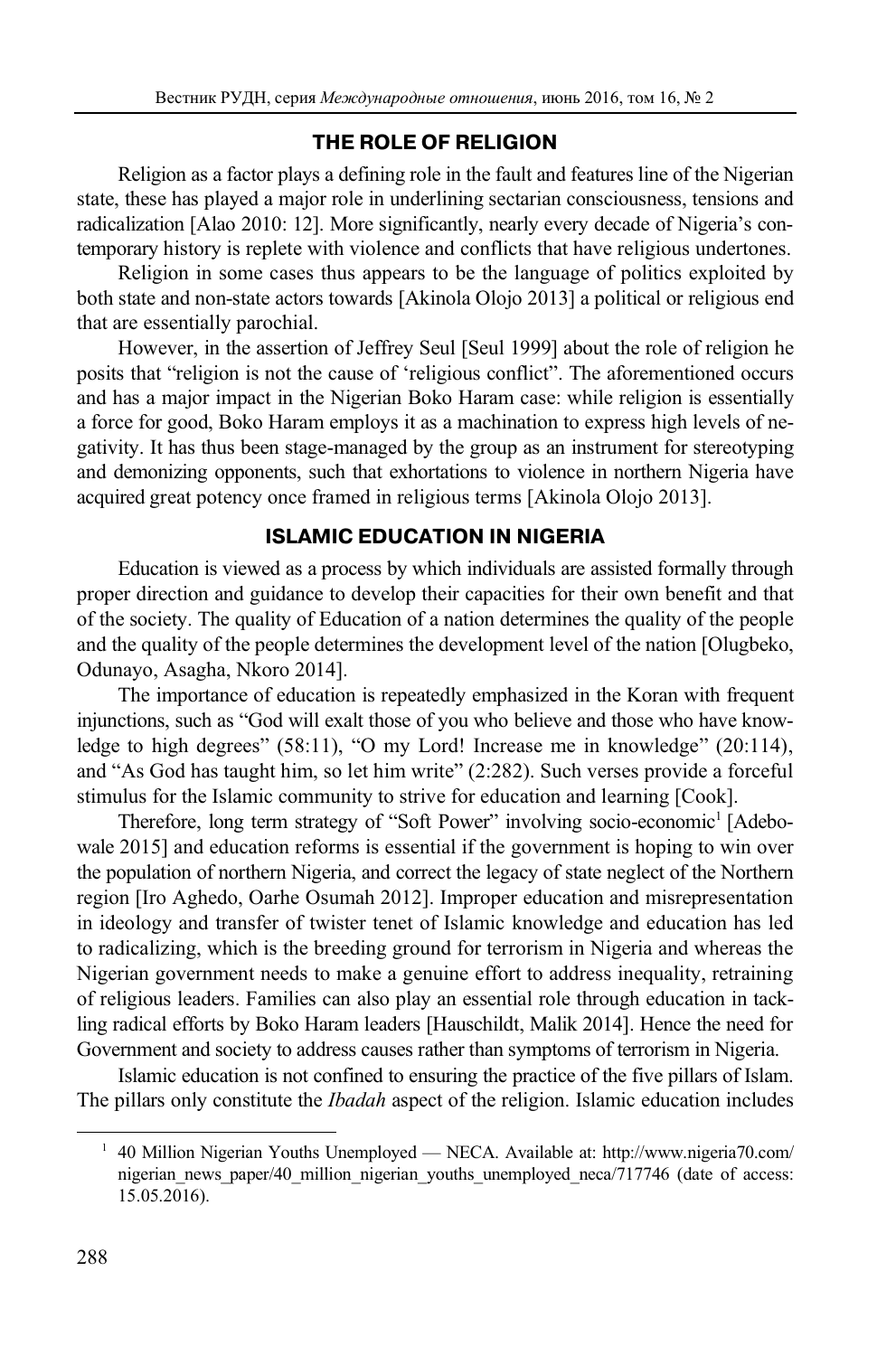the doctrine and pragmatic set-up, which emanate from and premised on the ideological framework [Ajidagba 1998].

In Nigeria today, there are some people who adopt a confused approach to defining Islamic education. These people deliberately refer to Islamic education as being synonymous with Islamic studies, which is just a subject in the Nigerian western-oriented educational system". The basic discernible difference is that Islamic studies is an academic subject offered in a formal school setting, whereas, Islamic education refers to the totality of the upbringing of an individual within the content and context of Islam [Hauschildt, Malik 2014], [Kazeem, Balogun 2013].

The Holy Prophet Mohammed was reported to have said that, if Allah wants to do good to a person, he makes him to understand the religion [Kazeem, Balogun 2013]. Therefore, there is no pretense or cover-up about the objective of Islamic education<sup>1</sup>.

A research carried out by Omoluwa Olusegun shows that "most Almajiris did not appreciate living outside their parents' home. The findings of the study also reveal that most Almajiris lacked natural affection 74% of them disagreed that they have feeling for family ties and affection for their parents. This corroborated the position expressed by Kumolu (2010) cited in Omoluwa (2014) that children were forced by their parents to leave home for the Almajirihood. 66% of the respondents agreed that they would have preferred to be raised by their parent [Omoluwa Olusegun 2014].

In the same vein the research shows that, 85% of Almajiris aspires for economic prosperity as they desired economic freedom. This buttress the position of Aljharem (2010) that most of them desire to become great men in the future, but that their poverty status inhibits their ability to achieve their aims. While 76% of the respondents agreed that monetary inducement (due to their poverty status) could make them join violent groups. As 92% of them agreed that, they scavenge for survival, and 67% agreed that the Almajiris were vulnerable to joining terrorist organizations. The position of Idris (2013) and Gabriel (2013) cited in Omoluwa (2014) that the Almajiris were vulnerable for recruitment into terrorist organizations was confirmed [Omoluwa Olusegun 2014].

The same research also pointed out that, the Aljamiris overwhelmingly supported Islamic system of education, 92% of the respondents agreed that they prefer Islamic education. In contrast, 48% of them agreed with the Boko Haram ideology that Western Education is evil. This showed that this category of street kid can easily be conscripted to carry out terrorist activities against educational institutions and Christian places of worship. This is in agreement with the report of Farouk (2014) cited in Omoluwa (2014) that the Boko Haram terrorists recruit the vulnerable youths, promote their ideology that western education is evil and corruptive. Alechenu (2013) reported that these vulnerable kids were offered N5000 (about \$20) to burn educational institutions, and to spy on soldiers. 86% of the kids agreed to learn trade/vocations, while 98% want to be prosperous and 79% of them did not want to scavenge for food and clothing or survival [Omoluwa Olusegun 2014].

<sup>&</sup>lt;sup>1</sup> Sakariyau Alabi Aliyu.Transmission of Learning in Ilorin: A History of Islamic Education 1897—2012. Available at: https://ies.hypotheses.org/252 (date of access: 15.05.2016).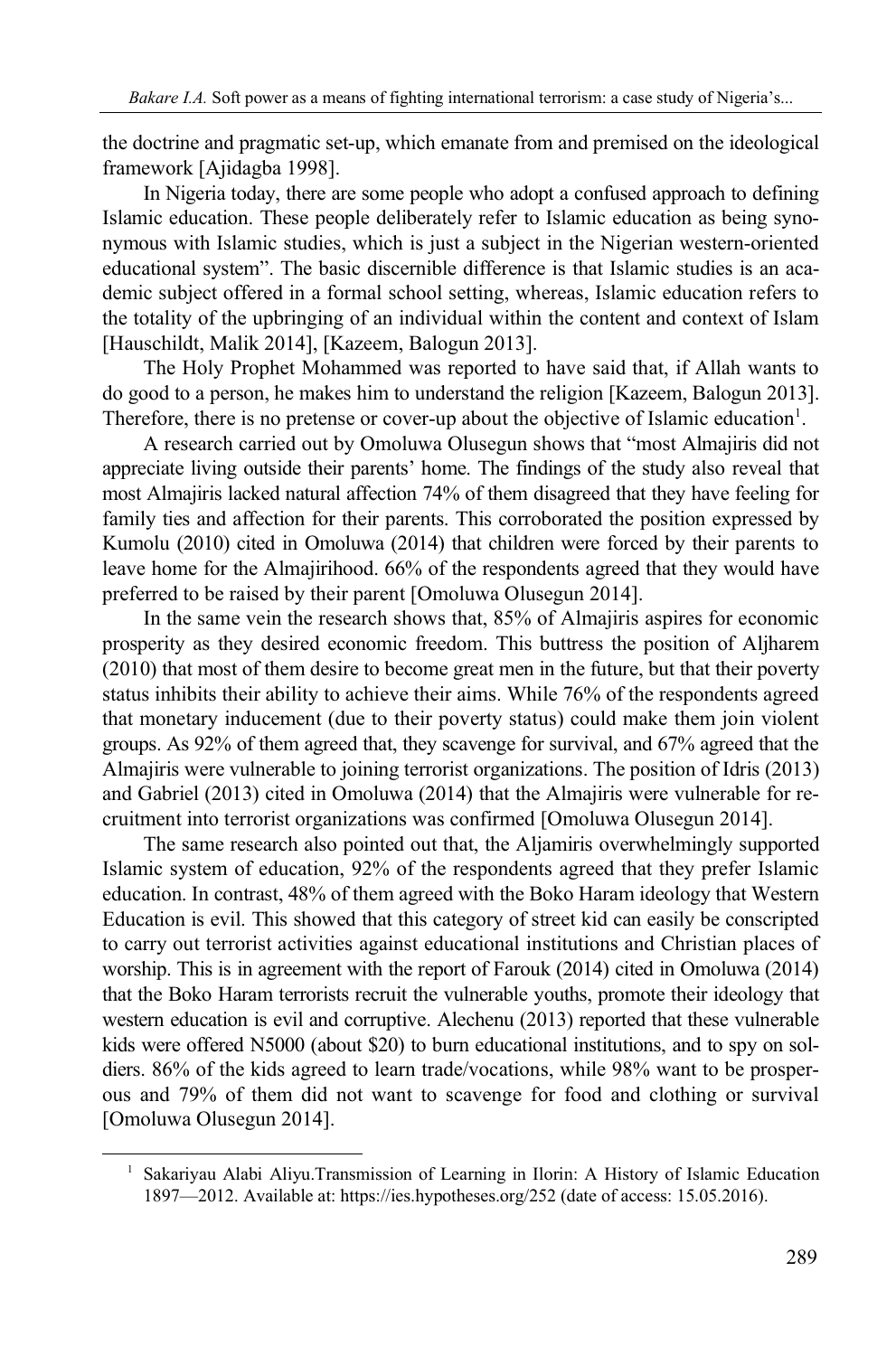From the aforementioned we can see the lack of natural affection and aspiration for economic prosperity [Hoechner 2015] as they desired economic freedom, monetary inducement etc. which supports the claims that the persons being recruited for radical activities are vulnerable to inducements of various forms.

## **EDUCATIONAL CURRICULUM IN NIGERIA**

Educational development in Nigeria is guided by the National Policy on Education, which provides for both formal and non-formal education. The formal system prescribes enrollment in primary school at the age of six years and stipulates a 6-3-3-4 structure offering six years of primary, three years of junior secondary, three years of senior secondary and four years of higher education [Adamu 2010]. The structure of system as it operates in 2008 is presented in Fig. 1.





**Figure 1.** Schematic presentation of Nigeria's education system [Adamu 2010]

Within this structure of formal education for children are included specific curricular provisions for Islamic religious education. The National Commission for Colleges of Education took over the task of preparing and regulating the syllabus for religious education at the Colleges of Education; while the National Universities Commission performed the same task for Universities [Adamu 2010].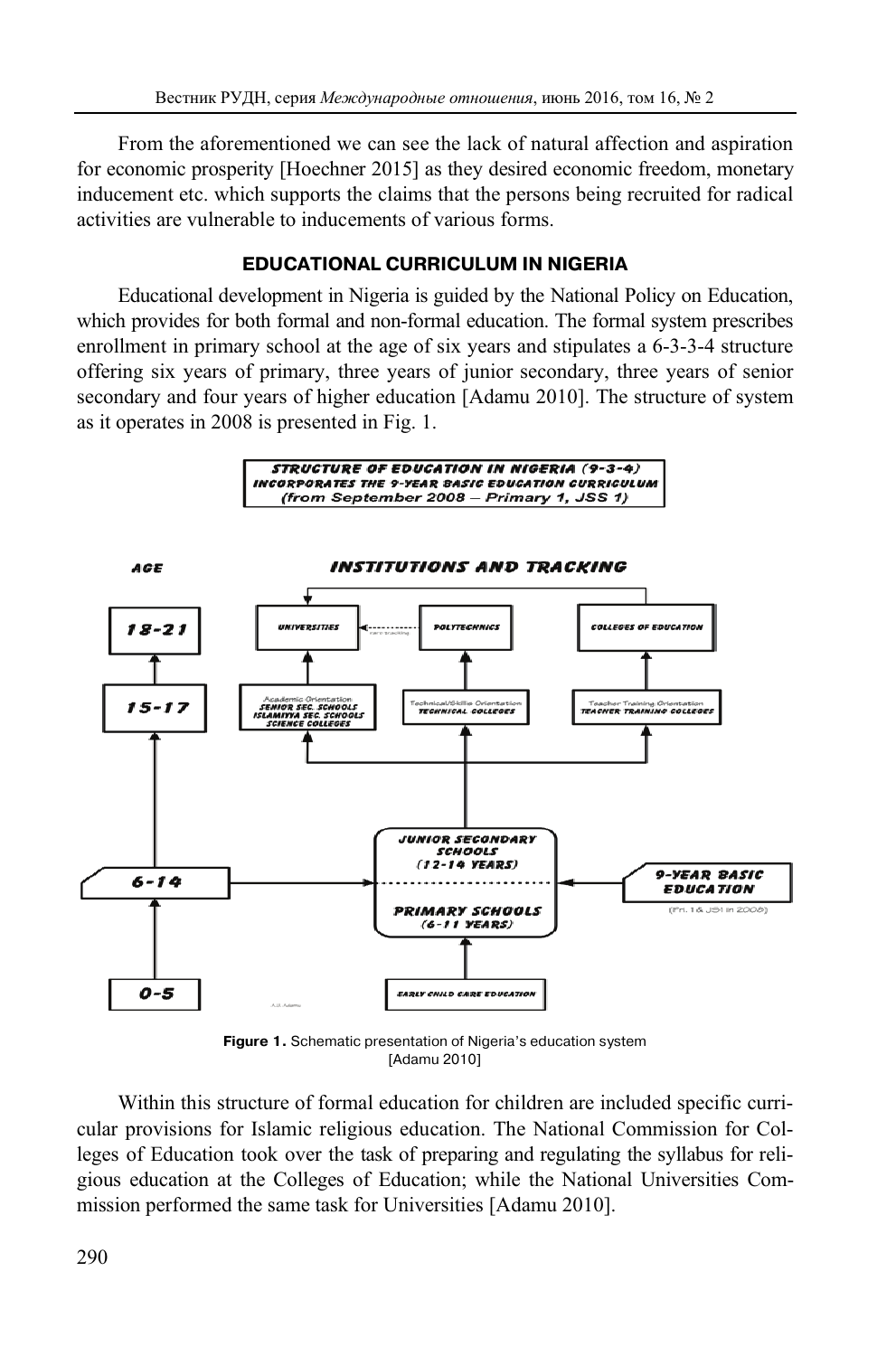The syllabus covers three sections as follows [Adamu 2010]:

**1 Hidayah (Guidance):** Section [A]: The Qur'an, Section [B]: The Hadith, Section [C]: Tahdhib (Moral Education)

**2 Fiqh (Islamic Jurisprudence):** Section [A]: Tawhid (Belief, Section [B]: Ibadah (Worship), Section [C]: Mu'amalat (Human Transactions) This includes Shari'ah, Marriage, Divorce, Custody of Children, Inheritance etc.

**3 Tarikh (Historical Development of Islam):** Section [A]: Sirah (The Life of the Prophet Muhammad) plus the leadership of the four, righteous Caliphs, Section [B]: The Spread of Islam to Western Africa, Section [C]: Contributions of Muslims to World Civilization.

## **INTERNATIONAL COOPERATION**

Religious extremism is responsible for terrorist activities in Nigeria and in other parts of the world. States like the United States of America, China, Iraq, Libya, Egypt, Syria, Israel just to mention a few had suffered from terrorist attack. Thus no nation could ensure the safety of her citizens without collaboration with the international community [Omoluwa Olusegun 2014]. Hence, we will be using Morocco as a case for International Cooperation in respect to Nigeria.

Morocco has a special approach in the fight against terrorism which work to drain terrorist networks' resources and reduce all non-physical impetuses that might motivate young people to adopt the doctrines of terrorist violence. These efforts in the religious field have been held in high esteem in countries in North and West Africa, and several bilateral agreements have been concluded<sup>1</sup>.

The Moroccan authorities arranged the occasion for Imams to learn Sunni Maliki jurisprudence and Achaari theology, and also promoted a program arranging literacy classes in mosques nationwide in order to raise the general educational levels of the her people<sup>2</sup>.

There are African and European countries calling on Morocco to export its experience attained throughout its fight against terrorism. Among countries that have signed agreement with Morocco are Mali (September 2013) for the education of 500 Malian Imams, Tunisia, Libya, Guinea. Burkina Faso has also requested Morocco to share its experiences in the education of Imams, and consequently, several cooperation agreements have been concluded with these countries. In Senegal, similar terms of cooperation were also initiated with the religious authorities of Morocco. The inter-state cooperation through training programs of Imams was also mentioned when the Moroccan King visited Côte d'Ivoire in March 2013<sup>3</sup>.

<sup>&</sup>lt;sup>1</sup> Moroccan soft power in the fight against radicalization. JTW Interview with Hassan Amillat by Büşra Nur Özgüler & Mehmet Hecan, 2015. Available at: http://www.turkishweekly.net/ 2015/09/14/news/moroccan-soft-power-in-the-fight-against-radicalization (date of access: 10.03.2016). 2

 $2$  Ibid.

<sup>&</sup>lt;sup>3</sup> Ibid.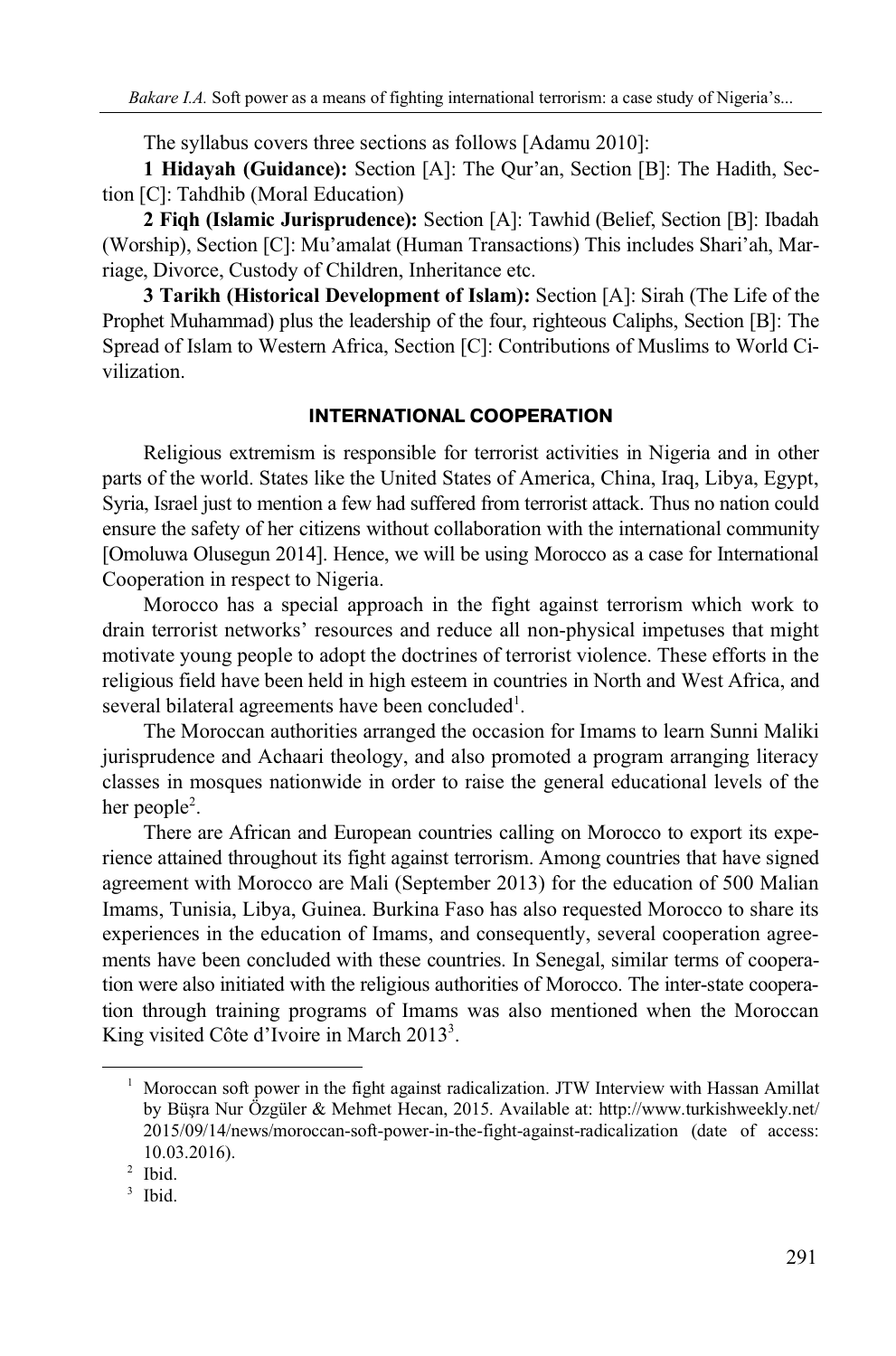The objective of this reform and cooperation is to prevent the youth from developing a false "sympathy" toward extremism; if Imams preach moderate Islam in all mosques, then the young will understand that the "sympathy" directed toward the Islam of extremists is wrong and that moderate Islam is the correct path.

### **RECOMMENDATION**

High levels of illiteracy in Nigeria contribute to young people becoming more easily susceptible to manipulation and recruitment into extremist groups. Although the right to education is one of the basic rights of every Nigerian, access to this right is hardly attained. The issue of free and compulsory primary and secondary education in Nigeria should transcend mere statement to practical delivery of this basic entitlement to Nigeria's children. The Federal Government program aimed at re-modelling the (Quranic) Almajiri educational system is a step in the right direction but needs further overhauling of the curriculum. To reinforce the recommendations above, it must inculcate the training, skills, and scientific knowledge to make children competitive in the modern economy. Local and state governments need to deliver quality and accessible education to more children in northern Nigeria through enhanced allocation to, and judicious use of funds in, the educational sector [Freedom C. Onuoha 2014].

The Nigerian government, religious institutions, the private sector, and civil society groups should invest more resources in promoting peace education, including reorientation programs that will inculcate the value of peaceful coexistence. Peace education will help youth better appreciate the value of peace, making it more difficult for extremists to use them to foment trouble. Peace education should be integrated in the educational curriculum of schools, from primary to tertiary education. Youth radicalization and insidious ideologies that underpin violent extremism also can be curbed through enlightenment programs delivered through radio, television, jingles, and group discussions. The Nigerian government, civil society groups, and the private sector could partner with Nigeria's film industry to produce movies and support radio and television programs in the three major languages (Hausa/Fulani, Igbo, and Yoruba) designed to specifically counter narratives and messages promoting youth radicalization [Freedom C. Onuoha 2014].

Finally, the development of infrastructure and creating employment to reduce poverty, increase literacy, and re-engineer socio-economic change.

#### **CONCLUSION**

In conclusion, from the aforementioned, ignorance of true religious teachings is the most important condition for youth to acquire radical views of religion, often propagated by roaming, independent preachers [Freedom C. Onuoha 2014]. One should conclude that as a result of the successes achieved by Morocco, a nation once bedevilled by terrorist activities, which has facilitated and effected the training and retraining of Imams that preach moderate Islam in all mosques, and in turn has resulted in the successful prevention of the youth from developing a false "sympathy" toward extremism. It is therefore imperative to propose that the Nigerian government, as well as nations that are affected by this heinous terrorists acts of Boko Haram endeavor to look towards this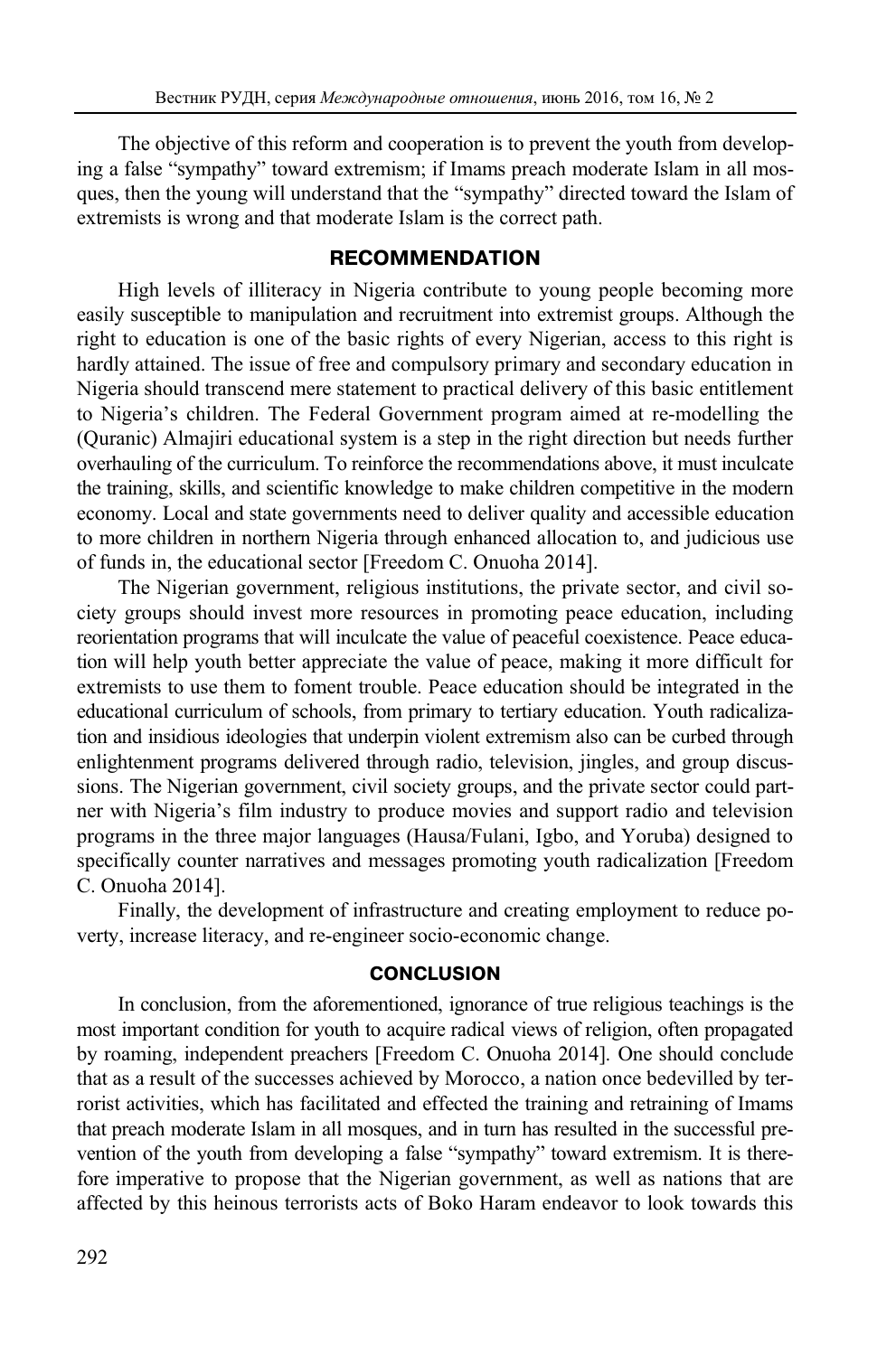inter-state/international cooperation to enable government's attention and regulation on what the youth and the public receives.

Finally, Nigeria adopting a multidimensional approach towards counter-terrorism should go beyond the security perspective, to include "Soft Power" through Islamic Education, training and retraining of teachers and guided schools' curriculum, successful religious and spiritual strategy meant to promote a version of Islam that extols the values of tolerance, order, and moderation, as well as a socio-economic aspect aimed at ensuring inclusive development which places the individual at the heart of all concerns, that the end result is the approach to combating extremism and in implementing concrete preventive and proactive measures to halt International Terrorism in Nigeria.

Finally, the cyclic loop of recruitment of members to perpetuate the insurgency will not end unless government and private organizations rise to the challenge of reducing poverty, creating employment, developing infrastructure, and increasing literacy in the country, especially in the north where Boko Haram recruiters have access to the mass of jobless youth [Solomon Effiong Udounwa 2013]. The conscious attempt to effectively put to effect the operations and implementation of soft power within the elements of national power and International cooperation would speed the defeat of Boko Haram and return Nigeria to the path of peace and development.

#### **REFERENCES**

Abdulhadi Alshehri, 2010. *Soft Power As An Alternative To Hard Power In Counterterrorism In Saudi Arabia*. USAWC Strategy Research Project.

Adamu A.U., 2010. Islamic Education in African Countries — The Evolution of Non-Formal Al-Muhajirun Education in Northern Nigeria. *Islamic Education in African Countries*, Istanbul, Republic of Turkey.

Adebowale O.T., 2015. Youth unemployment and poverty in Nigeria. *International Journal of Sociology and Anthropology Research*, Vol. 1, no. 2, pp. 23—39.

Adesoji A., 2010. The Boko Haram Uprising and Islamic Revivalism in Nigeria. *Africa Spectrum* 45, no. 2, pp. 95—108.

Ajidagba U.A., 1998. An overview of islamic education system in Nigeria. *Journal Of Curriculum And Instruction*, Vol. 5, no. 1—2, pp. 87—92.

Akinola Olojo, 2013. *Nigeria's Troubled North: Interrogating the Drivers of Public Support for Boko Haram*, ICCT Research Paper.

Alao A., 2010. *Islamic Radicalisation and Violence in Nigeria*. Available at: http://www.ideaageconsulting.com/support-files/0-irnavin. pdf (date of access: 15.04.2016).

Cook B.J. *Islam — History of Islamic Education, Aims and Objectives of Islamic Education*. Available at: http://education.stateuniversity.com/pages/2133/Islam.html#ixzz4D3SRwtdq (date of access: 15.04.2016).

Cook D. *The Rise of Boko Haram in Nigeria.* Combating Terrorism Centre. Available at: https://www.ctc.usma.edu//posts/the-rise-of-boko-haram-in-nigeria (date of access: 10.05.2016).

Hauschildt T., Malik H., 2014. The fight against Boko Haram: Why hard power alone will not suffice. *Human Rights and Conflict Resolution,* Iss. 2, no. 3.

Hoechner H., 2015. Porridge, piety and patience: young qur'anic students' experiences of poverty in Kano, Nigeria. *Africa*, Vol. 85, Iss. 2, pp. 269—288, doi: 10.1017/S0001972015000029. Available at: http://journals.cambridge.org/abstract\_S0001972015000029 (date of access: 15.04.2016).

Freedom C. Onuoha., 2014. *Why Do Youth Join Boko Haram*? United State Institute of Peace. Special Report 348. Available at: www.usip.org (date of access: 15.04.2016).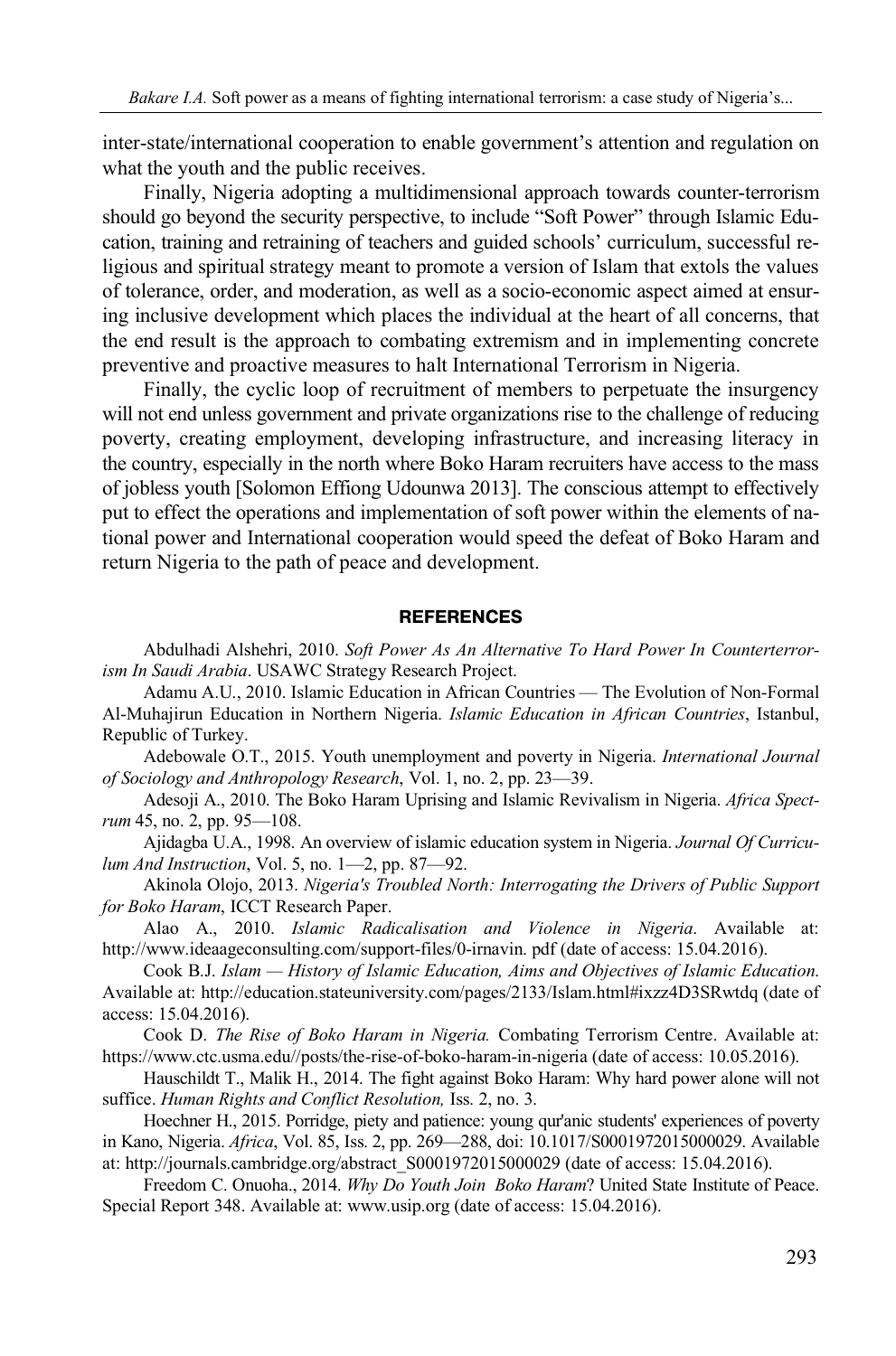Iro Aghedo, Oarhe Osumah, 2012. The Boko Haram Uprising: How Should Nigeria Respond? *Third World Quarterly*, Vol. 33, Iss. 5, pp. 853—869.

Kazeem S.A., Balogun K.Y., 2013. Problems Facing Islamic Education: Evidence from Nigeria. *Journal of Educational and Social Research*, Rome-Italy, MCSER Publishing, Vol. 3, no. 9.

Kruglova A., 2015. Boko "Halal"? Western education should be used as a weapon against terror. *Foreign Affairs & Security.*

*Nye Joseph S*., 2004. Soft Power: The Means to Success in World Politics. New York: Public Affairs.

Olugbeko, Smart Odunayo, Asagha, Nkoro E., 2014. Quality Education as a Panacea to Global Security Challenges: A Case Study of Nigeria. *International Conference on Arts, Economics and Management (ICAEM'14),* Dubai.

Omoluwa Olusegun, 2014. Functional education: a tool for combating terrorism in Nigeria. *International Journal of Technical Research and Applications*, Vol. 2, Sp. Iss. 7, pp. 35—39.

Owolade F., 2014. *Boko Haram: How a Militant Islamist Group Emerged in Nigeria. Gatestone Institute.* Available at: http://www.gatestoneinstitute.org/4232/boko-haram-nigeria (date of access: 10.05.2015).

Seul J., 1999. Ours is the Way of God: Religion, Identity, and Intergroup Conflict. *Journal of Peace Research,* Vol*.* 36, no. 5, pp. 553—569. http://www.mcser.org/journal/index.php/jesr/article/ viewFile/2342/2317 (date of access: 15.04.2016).

Sergie M.A., Johnson T., 2011. *Backgrounder — Boko Haram.* Council of Foreign Relations. Available at: http://www.cfr.org/nigeria/boko-haram/p25739 (date of access: 15.04.2016).

Solomon Effiong Udounwa, 2013. *Boko Haram: Developing New Strategies to Combat Terrorism in Nigeria*. USAWC Strategy Research Project.

"START" National Consortium for the Study of Terrorism and Responses to Terrorism. Mass-Fatality, Coordinated Attacks Worldwide, and Terrorism in France. Available at: https://www.start.umd.edu/pubs/START\_ParisMassCasualtyCoordinatedAttack\_Nov2015.pdf (date of access: 15.04.2016).

Walker A., 2012. What is Boko Haram? *USIP Special Report*, Washington: United States Institute of Peace. Available at: http://www.usip.org/files/resources/SR308.pdf (date of access: 15.04.2016).

Дата поступления статьи: 17.01.2016

**For citations:** Bakare I.A. Soft power as a means of fighting international terrorism: a case study of Nigeria's "Boko Haram". *Vestnik RUDN. International Relations*, Vol. 16, No. 2 (June 2016), pp. 285—295.

# **МЯГКАЯ СИЛА КАК ИНСТРУМЕНТ БОРЬБЫ С МЕЖДУНАРОДНЫМ ТЕРРОРИЗМОМ: НА ПРИМЕРЕ БОКО ХАРАМ (НИГЕРИЯ)**

### **И.А. Бакаре**

Российский университет дружбы народов, Москва, Россия

Распространение международного терроризма вызывает возрастающую озабоченность международного сообщества. Вместе с тем все больше проявляется несостоятельность жесткого военного подхода к борьбе с этим глобальным злом. В данной статье анализируется мягкая